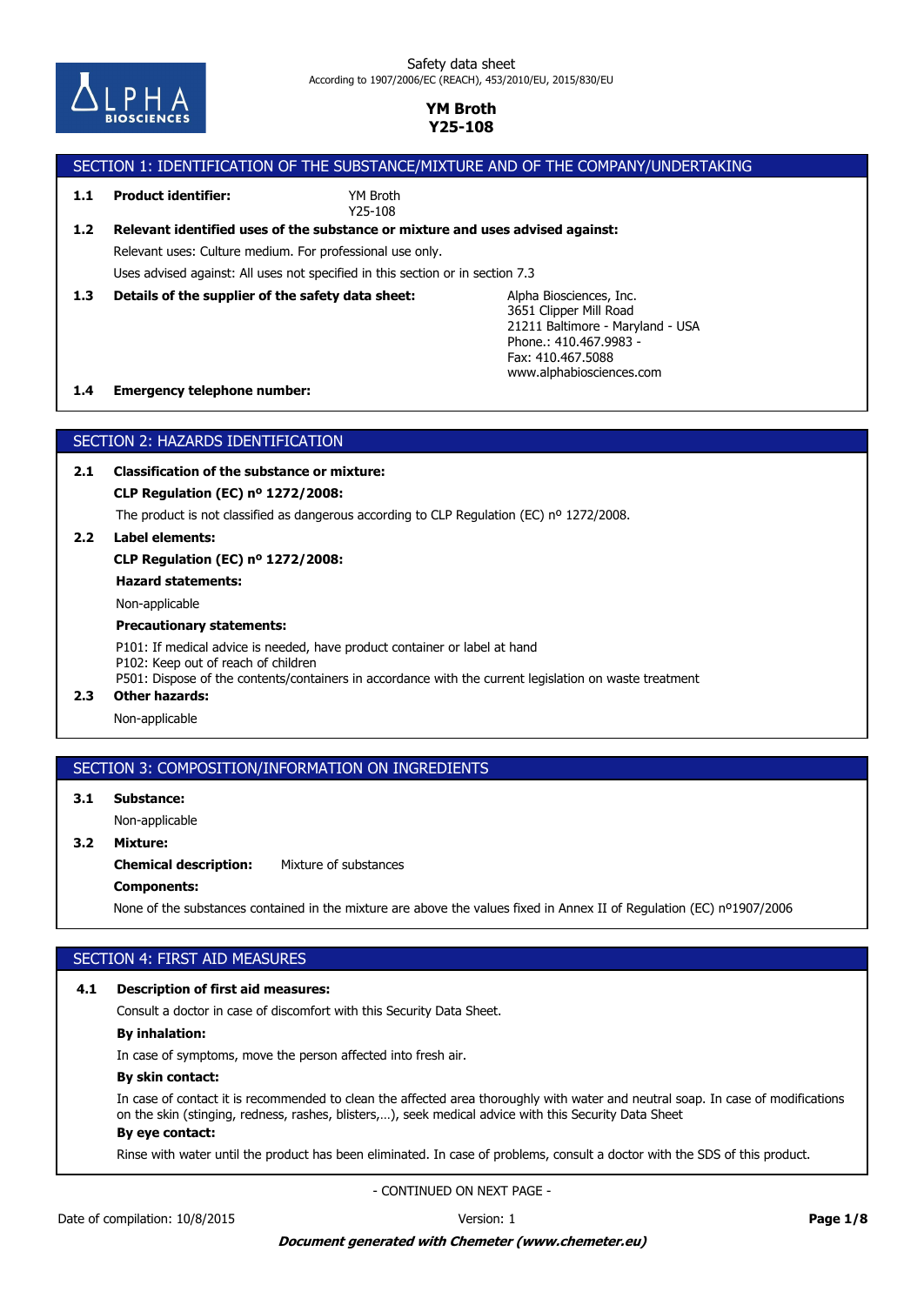

### SECTION 4: FIRST AID MEASURES (continue)

### **By ingestion/aspiration:**

In case of consumption in large quantities, it is recommended to seek medical assistance.

**4.2 Most important symptoms and effects, both acute and delayed:**

Acute and delayed effects are indicated in sections 2 and 11.

### **4.3 Indication of any immediate medical attention and special treatment needed:**

Non-applicable

## SECTION 5: FIREFIGHTING MEASURES

### **5.1 Extinguishing media:**

Product is non-flammable, low risk of fire by the inflammability characteristics of the product in normal conditions of storage, manipulation and use. In the case of the existence of sustained combustion as a result of improper manipulation, storage or use any type of extinguishing agent can be used (ABC Powder, water,...)

### **5.2 Special hazards arising from the substance or mixture:**

Due to its non-flammable nature, the product does not present a fire risk under normal conditions of storage, manipulation and use.

### **5.3 Advice for firefighters:**

Depending on the magnitude of the fire it may be necessary to use full protective clothing and individual respiratory equipment. Minimum emergency facilities and equipment should be available (fire blankets, portable first aid kit,...) in accordance with Directive 89/654/EC.

### **Additional provisions:**

Act in accordance with the Internal Emergency Plan and the Information Sheets on actions to take after an accident or other emergencies. Destroy any source of ignition. In case of fire, refrigerate the storage containers and tanks for products susceptible to inflammation, explosion or BLEVE as a result of high temperatures. Avoid spillage of the products used to extinguish the fire into an aqueous medium.

## SECTION 6: ACCIDENTAL RELEASE MEASURES

### **6.1 Personal precautions, protective equipment and emergency procedures:**

Sweep up and shovel product or other means and place in container for reuse (preferred) or disposal

### **6.2 Environmental precautions:**

This product is not classified as dangerous to the environment. Keep product away from drains, surface and underground water.

### **6.3 Methods and material for containment and cleaning up:**

It is recommended:

Sweep up and shovel product or other means and place in container for reuse (preferred) or disposal

### **6.4 Reference to other sections:**

See sections 8 and 13.

## SECTION 7: HANDLING AND STORAGE

### **7.1 Precautions for safe handling:**

A.- Precautions for safe manipulation

Comply with the current legislation concerning the prevention of industrial risks. Keep containers hermetically sealed. Control spills and residues, destroying them with safe methods (section 6). Avoid leakages from the container. Maintain order and cleanliness where dangerous products are used.

B.- Technical recommendations for the prevention of fires and explosions

Due to its non-flammable nature, the product does not present a fire risk under normal conditions of storage, manipulation and use.

C.- Technical recommendations to prevent ergonomic and toxicological risks

Do not eat or drink during the process, washing hands afterwards with suitable cleaning products.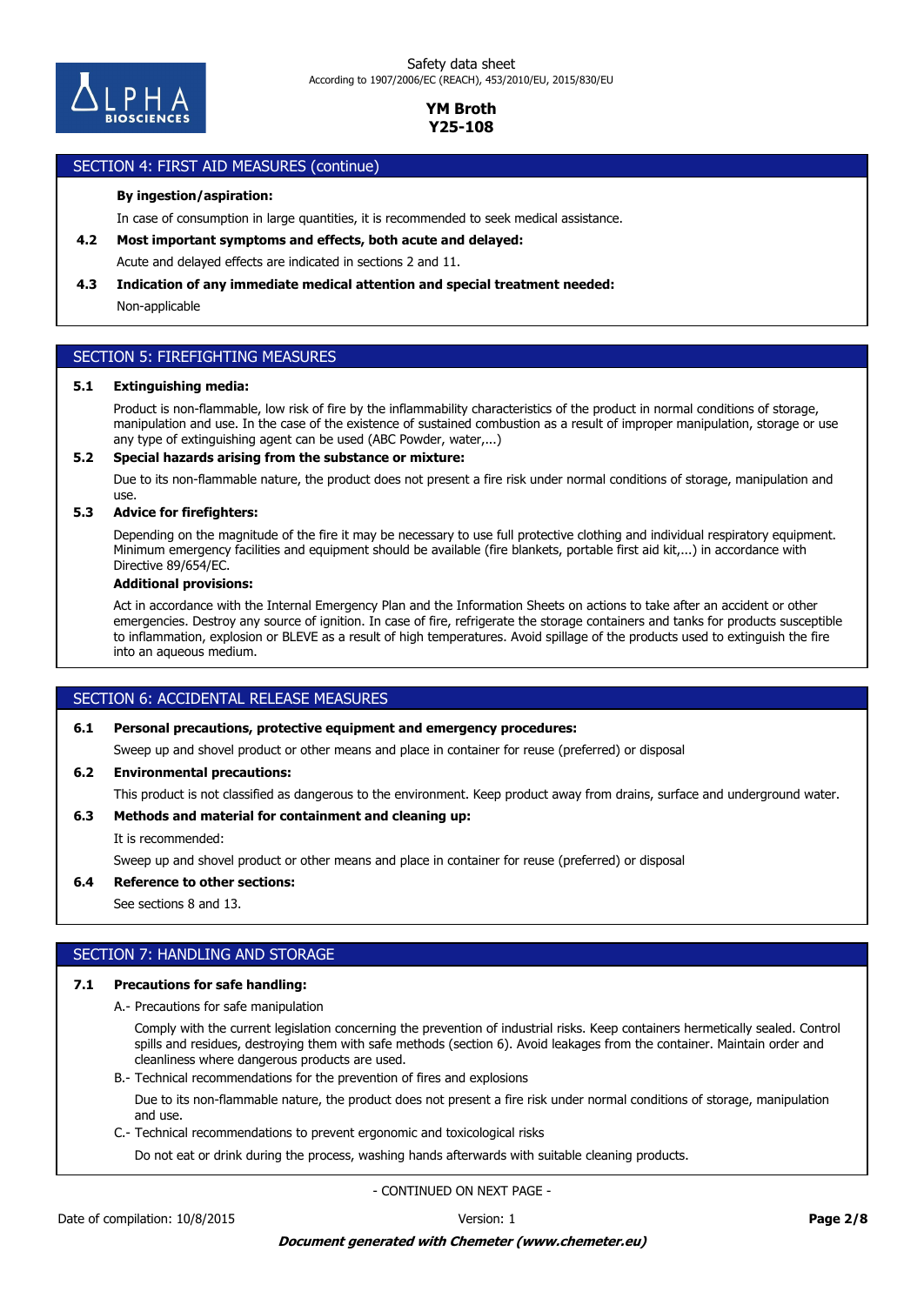

# SECTION 7: HANDLING AND STORAGE (continue)

### D.- Technical recommendations to prevent environmental risks

It is not necessary to take special measures to prevent environmental risks. For more information see subsection 6.2

### **7.2 Conditions for safe storage, including any incompatibilities:**

### A.- Technical measures for storage

Minimum Temp.: 2 °C

Maximun Temp.: 25 °C

Maximum time: 48 Months

B.- General conditions for storage

Avoid sources of heat, radiation, static electricity and contact with food. For additional information see subsection 10.5

## **7.3 Specific end use(s):**

Except for the instructions already specified it is not necessary to provide any special recommendation regarding the uses of this product.

# SECTION 8: EXPOSURE CONTROLS/PERSONAL PROTECTION

### **8.1 Control parameters:**

Substances whose occupational exposure limits have to be monitored in the work environment

Nuisance dust: Inhalable dust 10 mg/m3 // Respirable dust 4 mg/m3

### **8.2 Exposure controls:**

A.- General security and hygiene measures in the work place

As a preventative measure it is recommended to use basic Personal Protection Equipment, with the corresponding <<CE marking>> in accordance with Directive 89/686/EC. For more information on Personal Protection Equipment (storage, use, cleaning, maintenance, class of protection,…) consult the information leaflet provided by the manufacturer. For more information see subsection 7.1.

All information contained herein is a recommendation which needs some specification from the labour risk prevention services as it is not known whether the company has additional measures at its disposal.

### B.- Respiratory protection

The use of protection equipment will be necessary if a mist forms or if the professional exposure limits are exceeded.

### C.- Specific protection for the hands

|                                  | Pictogram                    | <b>PPE</b>                                 | Labelling                   | <b>CEN Standard</b>                                                           | <b>Remarks</b>                                                                                                                  |  |  |  |
|----------------------------------|------------------------------|--------------------------------------------|-----------------------------|-------------------------------------------------------------------------------|---------------------------------------------------------------------------------------------------------------------------------|--|--|--|
|                                  | Mandatory hand<br>protection | Chemical protective gloves                 | $\epsilon$<br><b>CAT I</b>  | EN 374-1:2003<br>EN 374-3:2003/AC:2006<br>EN 420:2003+A1:2009                 | Replace the gloves at any sign of deterioration.                                                                                |  |  |  |
| D.- Ocular and facial protection |                              |                                            |                             |                                                                               |                                                                                                                                 |  |  |  |
|                                  | Pictogram                    | <b>PPE</b>                                 | Labelling                   | <b>CEN Standard</b>                                                           | <b>Remarks</b>                                                                                                                  |  |  |  |
|                                  | Mandatory face<br>protection | Panoramic glasses against<br>liquid splash | $\epsilon$<br><b>CAT II</b> | EN 166:2001<br>EN 172:1994/A1:2000<br>EN 172:1994/A2:2001<br>EN ISO 4007:2012 | Clean daily and disinfect periodically according to<br>the manufacturer's instructions. Use if there is a<br>risk of splashing. |  |  |  |
|                                  | E.- Bodily protection        |                                            |                             |                                                                               |                                                                                                                                 |  |  |  |
|                                  | Pictogram                    | <b>PPE</b>                                 | Labelling                   | <b>CEN Standard</b>                                                           | <b>Remarks</b>                                                                                                                  |  |  |  |
|                                  |                              | Work clothing                              |                             | EN ISO 13688:2013                                                             | For professional use only.                                                                                                      |  |  |  |

- CONTINUED ON NEXT PAGE -

**CAT I**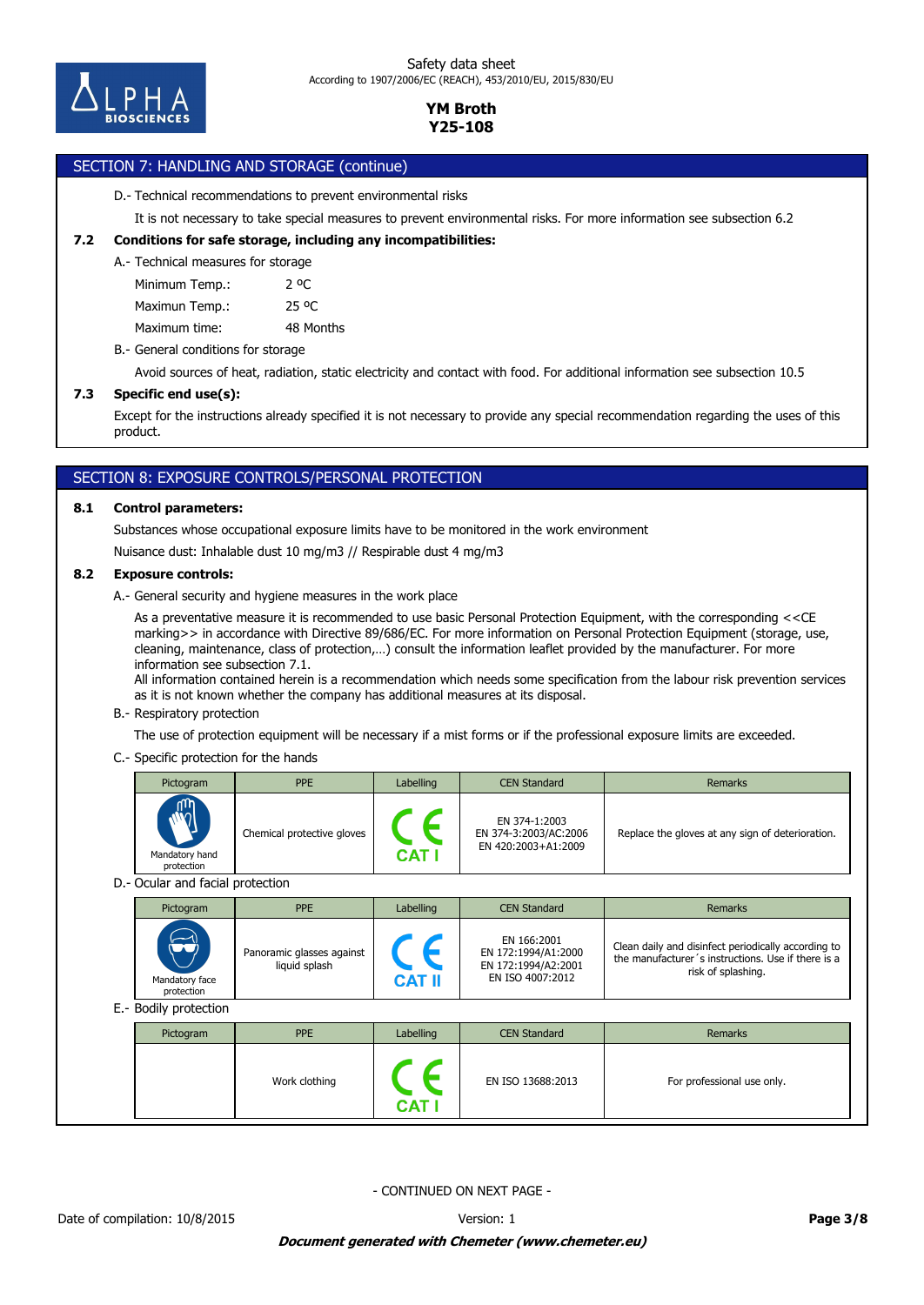

### Safety data sheet According to 1907/2006/EC (REACH), 453/2010/EU, 2015/830/EU

## **YM Broth Y25-108**

# SECTION 8: EXPOSURE CONTROLS/PERSONAL PROTECTION (continue) Pictogram **PPE** PPE Labelling CEN Standard **Remarks** EN ISO 20347:2012 Anti-slip work shoes<br>EN ISO 20344:2011 **CAT II** F.- Additional emergency measures It is not necessary to take additional emergency measures. **Environmental exposure controls:** In accordance with the community legislation for the protection of the environment it is recommended to avoid environmental spillage of both the product and its container. For additional information see subsection 7.1.D SECTION 9: PHYSICAL AND CHEMICAL PROPERTIES

# **9.2 Other information:** Upper flammability limit: Non-applicable \* Lower flammability limit: Non-applicable \* Autoignition temperature: Non-applicable \* Flash Point: The Community of the Non Flammable (>60 °C) **Flammability:** Melting point/freezing point: Non-applicable \* Decomposition temperature: Non-applicable \* Solubility properties: Non-applicable \* Solubility in water at 20 °C: Non-applicable \* Partition coefficient n-octanol/water 20 °C: Non-applicable \* Vapour density at 20 °C: Non-applicable \* pH: Non-applicable \* Concentration: Non-applicable \* Kinematic viscosity at 40 °C:  $\blacksquare$  Non-applicable  $*$ Kinematic viscosity at 20 °C: Non-applicable \* Dynamic viscosity at 20 °C: Non-applicable \* Relative density at 20 °C: Non-applicable \* Density at 20 °C: Non-applicable \* **Product description:** Evaporation rate at 20 °C: Non-applicable \* Vapour pressure at 50 °C: Non-applicable \* Vapour pressure at 20 °C: Non-applicable \* Boiling point at atmospheric pressure: Non-applicable \* **Volatility:** Odor: Not available Color: Not available Appearance: Not available Physical state at 20 °C: Solid **Appearance:** For complete information see the product datasheet. **9.1 Information on basic physical and chemical properties:**

\*Not relevant due to the nature of the product, not providing information property of its hazards.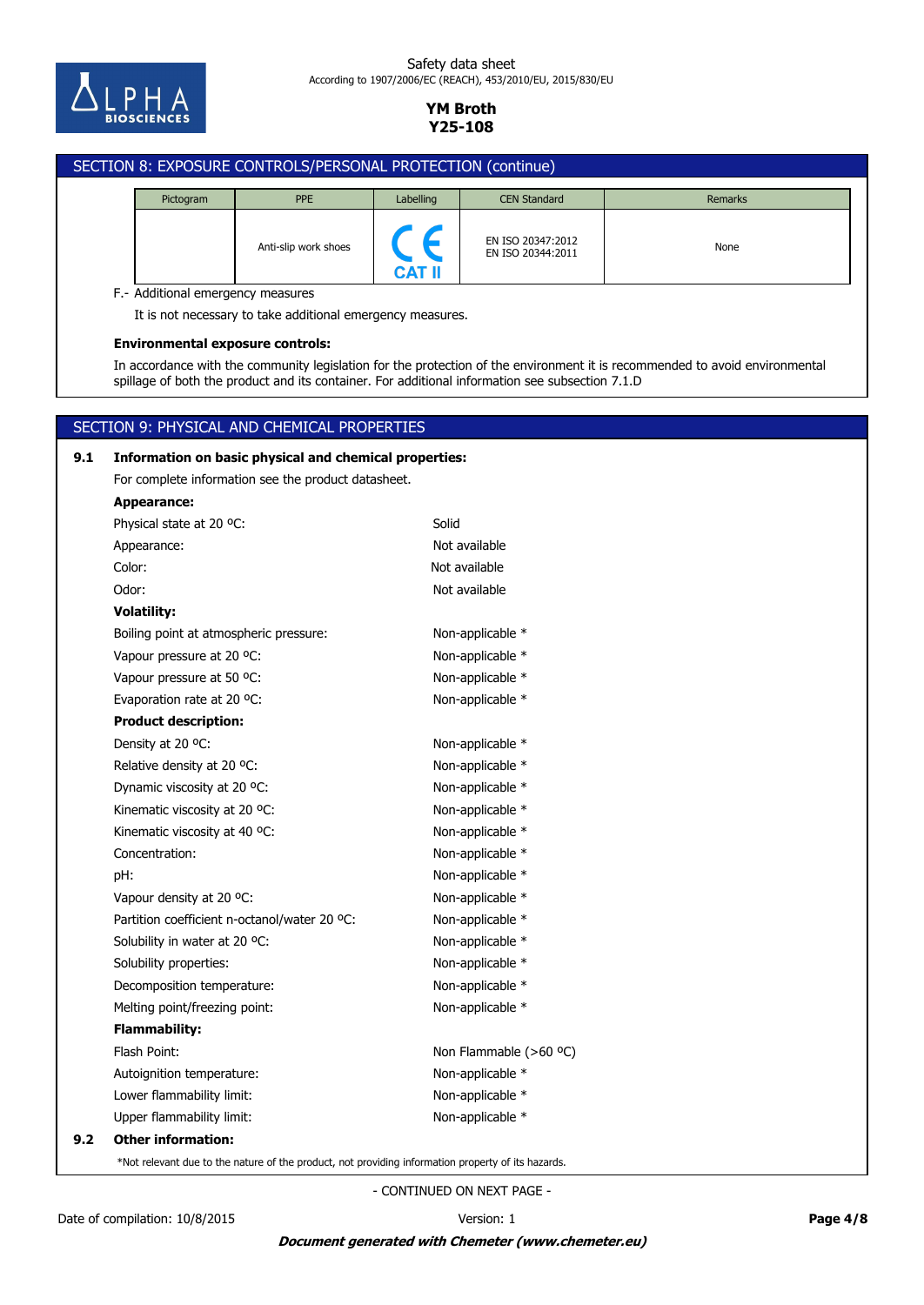

Safety data sheet According to 1907/2006/EC (REACH), 453/2010/EU, 2015/830/EU

> **YM Broth Y25-108**

## SECTION 9: PHYSICAL AND CHEMICAL PROPERTIES (continue)

Surface tension at 20 °C: Non-applicable \*

Refraction index: Non-applicable \*

\*Not relevant due to the nature of the product, not providing information property of its hazards.

## SECTION 10: STABILITY AND REACTIVITY

### **10.1 Reactivity:**

No hazardous reactions are expected if the following technical instructions storage of chemicals. See section 7.

### **10.2 Chemical stability:**

Chemically stable under the conditions of storage, handling and use.

### **10.3 Possibility of hazardous reactions:**

Under the specified conditions, hazardous reactions that lead to excessive temperatures or pressure are not expected.

### **10.4 Conditions to avoid:**

Applicable for handling and storage at room temperature:

| Shock and friction | Contact with air | Increase in temperature | Sunliaht       | Humidity       |
|--------------------|------------------|-------------------------|----------------|----------------|
| Not applicable     | Not applicable   | Not<br>: applicable     | Not applicable | Not applicable |

### **10.5 Incompatible materials:**

| Acids                          | <b>Water</b>   | : materials<br>.ombustive     | .<br>: materials<br>Combustible | <b>Others</b>  |
|--------------------------------|----------------|-------------------------------|---------------------------------|----------------|
| Not<br><sup>.</sup> applicable | Not applicable | Nl∩t<br>t applicable:<br>ινυι | t applicable<br>יהוח<br>ושטו    | Not applicable |

### **10.6 Hazardous decomposition products:**

See subsection 10.3, 10.4 and 10.5 to find out the specific decomposition products. Depending on the decomposition conditions, complex mixtures of chemical substances can be released: carbon dioxide (CO2), carbon monoxide and other organic compounds.

### SECTION 11: TOXICOLOGICAL INFORMATION

### **11.1 Information on toxicological effects:**

LD50 oral > 2000 mg/kg (rat)

### **Dangerous health implications:**

In case of exposure that is repetitive, prolonged or at concentrations higher than recommended by the occupational exposure limits, it may result in adverse effects on health depending on the means of exposure:

A.- Ingestion:

- Acute toxicity: Based on available data, the classification criteria are not met
- Corrosivity/Irritability: Based on available data, the classification criteria are not met
- B- Inhalation:
	- Acute toxicity: Based on available data, the classification criteria are not met
	- Corrosivity/Irritability: Based on available data, the classification criteria are not met
- C- Contact with the skin and the eyes:
	- Contact with the skin: Based on available data, the classification criteria are not met
	- Contact with the eyes: Based on available data, the classification criteria are not met
- D- CMR effects (carcinogenicity, mutagenicity and toxicity to reproduction):
	- Carcinogenicity: Based on available data, the classification criteria are not met
	- Mutagenicity: Based on available data, the classification criteria are not met
	- Reproductive toxicity: Based on available data, the classification criteria are not met
- E- Sensitizing effects:
	- Respiratory: Based on available data, the classification criteria are not met
	- Cutaneous: Based on available data, the classification criteria are not met
- F- Specific target organ toxicity (STOT)-time exposure:
	- Based on available data, the classification criteria are not met
- G- Specific target organ toxicity (STOT)-repeated exposure: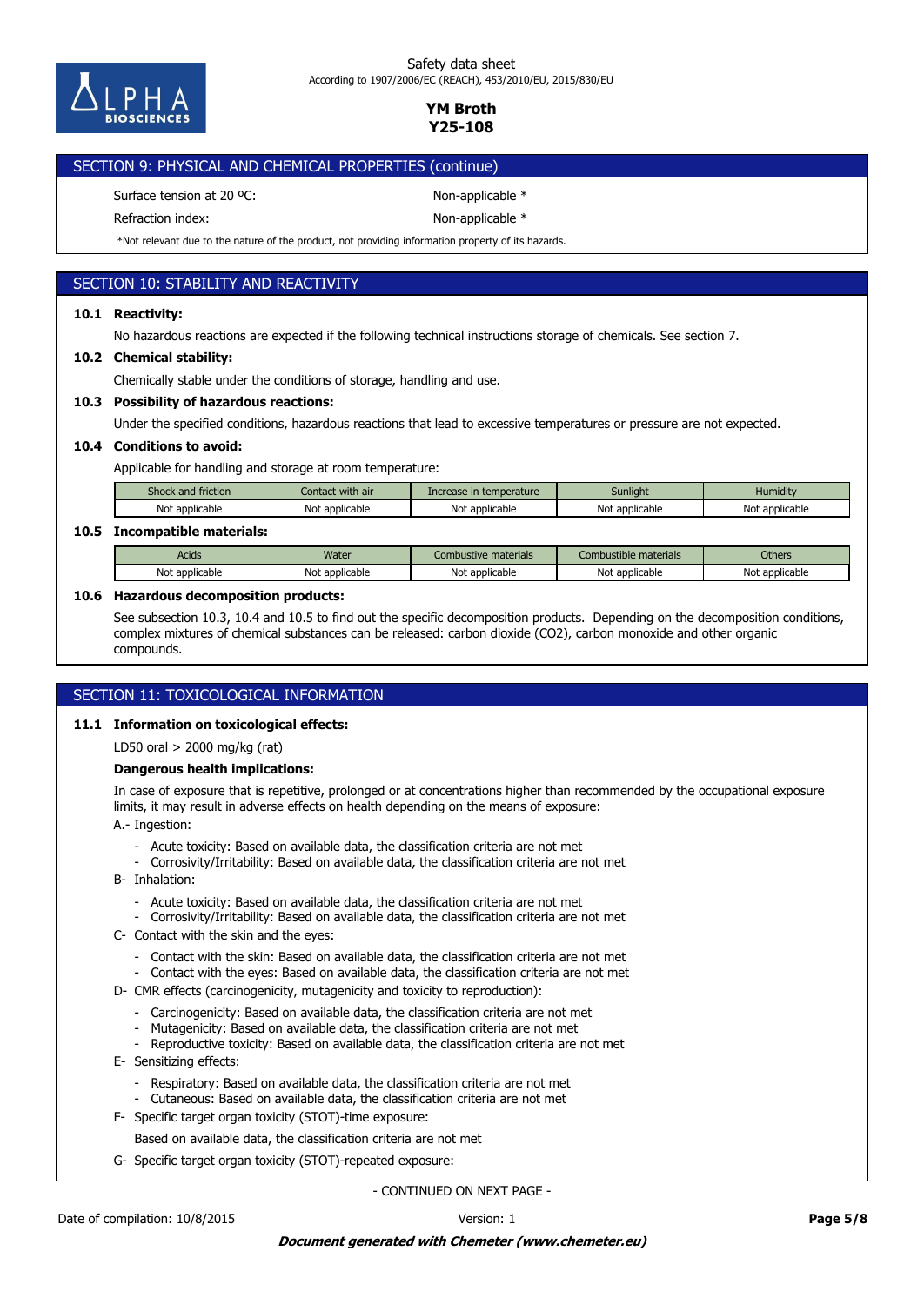

# SECTION 11: TOXICOLOGICAL INFORMATION (continue)

- Specific target organ toxicity (STOT)-repeated exposure: Based on available data, the classification criteria are not met
- Skin: Based on available data, the classification criteria are not met
- H- Aspiration hazard:

Based on available data, the classification criteria are not met

### **Other information:**

Non-applicable

### **Specific toxicology information on the substances:**

Not available

## SECTION 12: ECOLOGICAL INFORMATION

The experimental information related to the eco-toxicological properties of the product itself is not available

### **12.1 Toxicity:**

Not available

### **12.2 Persistence and degradability:**

Not available

- Not available **12.3 Bioaccumulative potential:**
- Not available **12.4 Mobility in soil:**
- **12.5 Results of PBT and vPvB assessment:**

Non-applicable

**12.6 Other adverse effects:**

Not described

# SECTION 13: DISPOSAL CONSIDERATIONS

## **13.1 Waste treatment methods:**

| Code     | <b>Description</b>                                                               | Waste class (Regulation (EU) No<br>1357/2014) |
|----------|----------------------------------------------------------------------------------|-----------------------------------------------|
| 16 05 09 | Discarded chemicals other than those mentioned in 16 05 06, 16 05 07 or 16 05 08 | Non dangerous                                 |

## **Type of waste (Regulation (EU) No 1357/2014):**

Non-applicable

### **Waste management (disposal and evaluation):**

Consult the authorized waste service manager on the assessment and disposal operations in accordance with Annex 1 and Annex 2 (Directive 2008/98/EC). As under 15 01 (2014/955/EC) of the code and in case the container has been in direct contact with the product, it will be processed the same way as the actual product. Otherwise, it will be processed as non-dangerous residue. We do not recommended disposal down the drain. See paragraph 6.2.

### **Regulations related to waste management:**

In accordance with Annex II of Regulation (EC) nº1907/2006 (REACH) the community or state provisions related to waste management are stated

Community legislation: Directive 2008/98/EC, 2014/955/EU, Regulation (EU) No 1357/2014

## SECTION 14: TRANSPORT INFORMATION

The transport of dangerous goods only applies to finished products.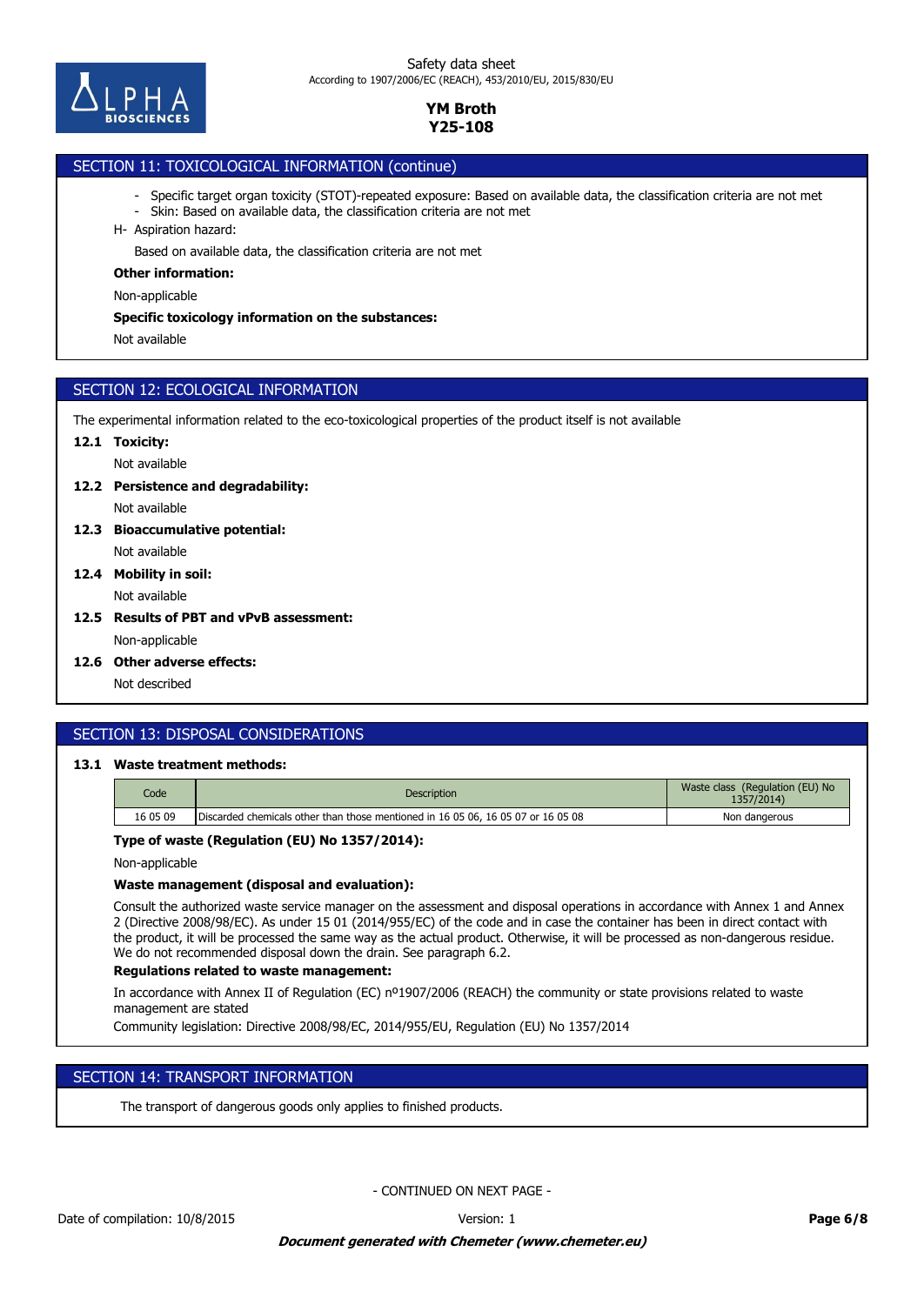

### SECTION 15: REGULATORY INFORMATION

### **15.1 Safety, health and environmental regulations/legislation specific for the substance or mixture:**

Candidate substances for authorisation under the Regulation (EC) 1907/2006 (REACH): Non-applicable

Substances included in Annex XIV of REACH ("Authorisation List") and sunset date: Non-applicable

Regulation (EC) 1005/2009, about substances that deplete the ozone layer: Non-applicable

Active substances for which a decision of non-inclusion onto Annex I (Regulation (EU) No 528/2012): Non-applicable

REGULATION (EU) No 649/2012, in relation to the import and export of hazardous chemical products: Non-applicable

Non-applicable **Limitations to commercialisation and the use of certain dangerous substances and mixtures (Annex XVII, REACH):**

### **Specific provisions in terms of protecting people or the environment:**

It is recommended to use the information included in this safety data sheet as data used in a risk evaluation of the local circumstances in order to establish the necessary risk prevention measures for the manipulation, use, storage and disposal of this product.

### **Other legislation:**

The product could be affected by sectorial legislation

### **15.2 Chemical safety assessment:**

The supplier has not carried out evaluation of chemical safety.

## SECTION 16: OTHER INFORMATION

### **Legislation related to safety data sheets:**

This safety data sheet has been designed in accordance with ANNEX II-Guide to the compilation of safety data sheets of Regulation (EC) Nº 1907/2006 (Regulation (EU) Nº 453/2010, Regulation (EC) Nº 2015/830)

**Modifications related to the previous security card which concerns the ways of managing risks. :**

Non-applicable

### **Texts of the legislative phrases mentioned in section 3:**

The phrases indicated do not refer to the product itself; they are present merely for informative purposes and refer to the individual components which appear in section 3

#### **CLP Regulation (EC) nº 1272/2008:**

Non-applicable

#### **Classification procedure:**

Non-applicable

### **Advice related to training:**

Minimal training is recommended to prevent industrial risks for staff using this product, in order to facilitate their comprehension and interpretation of this safety data sheet, as well as the label on the product.

### **Principal bibliographical sources:**

http://esis.jrc.ec.europa.eu http://echa.europa.eu http://eur-lex.europa.eu

### **Abbreviations and acronyms:**

- ADR: European agreement concerning the international carriage of dangerous goods by road

- -IMDG: International maritime dangerous goods code
- -IATA: International Air Transport Association
- -ICAO: International Civil Aviation Organisation
- -COD: Chemical Oxygen Demand
- -BOD5: 5-day biochemical oxygen demand
- -BCF: Bioconcentration factor
- -LD50: Lethal Dose 50
- -CL50: Lethal Concentration 50
- -EC50: Effective concentration 50
- -Log-POW: Octanol–water partition coefficient
- -Koc: Partition coefficient of organic carbon